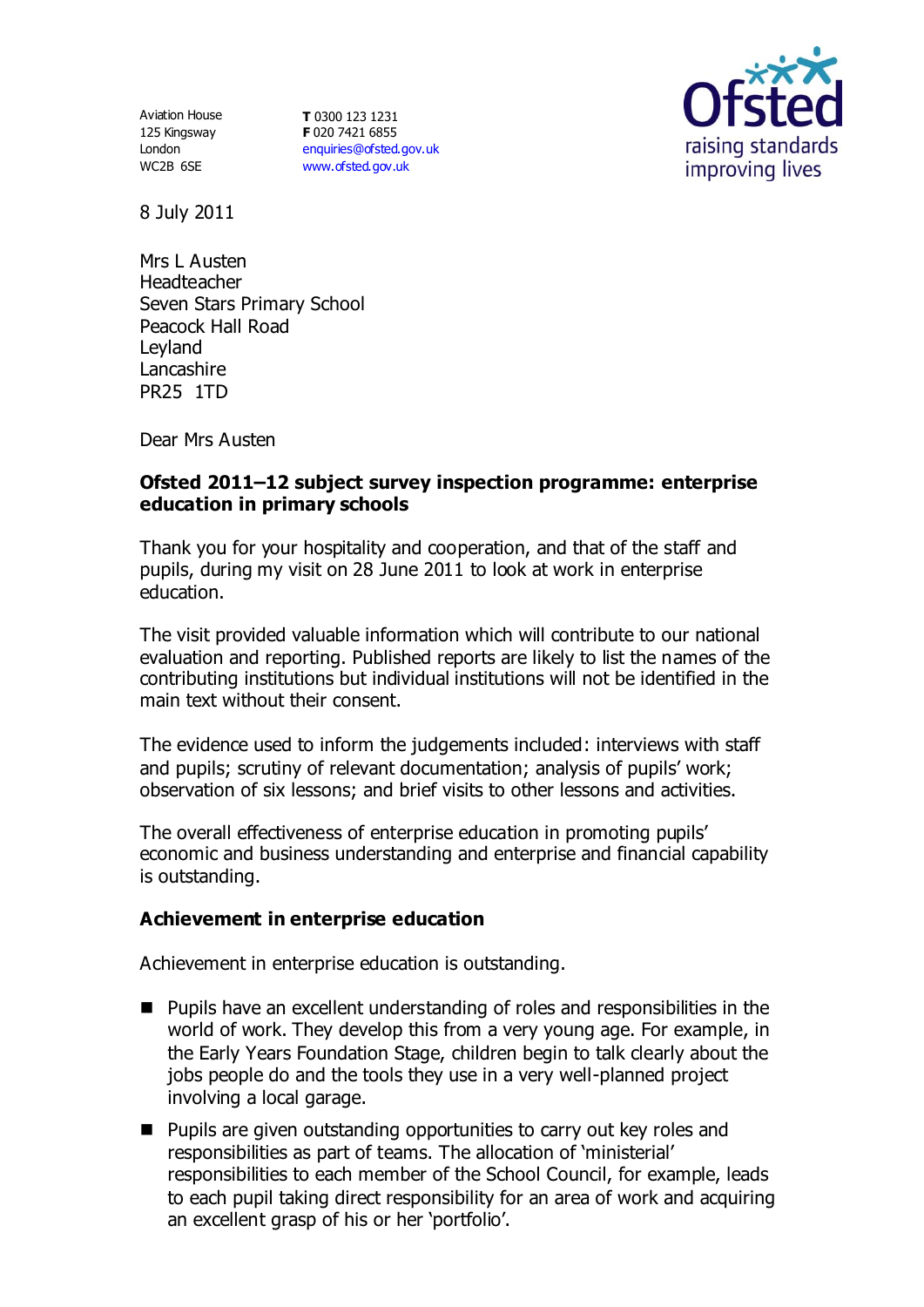- Pupils engage in extensive enterprise activity during business-themed weeks during which they successfully raise funds to subsidise the halftermly field-trip programme.
- Pupils develop a very good understanding of the characteristics and functions of money because of a well-planned programme for financial awareness which runs through the curriculum. By Years 4 and 5, they are able to clearly articulate views on a range of economic issues in class; for example, on the development of the Euro and on the economic impact of tourist development.

# **Quality of teaching in enterprise education**

The quality of teaching in enterprise education is good.

- The large majority of teaching in this subject is good and some is outstanding. Although teachers are not subject experts, they are very committed to the school's vision of the importance of the subject in raising pupils' aspirations.
- Teachers use resources and methodology very imaginatively. Regular fieldwork, and the use of information and communication technology, brings learning alive for pupils by setting their learning in relevant contexts and promoting their independent and collaborative skills. This is in line with the school's teaching and learning policy which notes: 'Tell me and I'll forget it, show me and I remember, involve me and I understand.'
- Teachers' planning is good. Expected learning outcomes are assessed against specific criteria at the end of each unit to ensure that teaching and learning are well focused. Each lesson, therefore, has clear learning objectives and success criteria. However, occasionally, lessons attempt to cover too much ground and sacrifice depth of understanding for breadth of coverage. Likewise teachers' questioning of pupils, while good in eliciting detailed responses, occasionally gets sidetracked and loses focus on the key matters.

# **Quality of the curriculum in enterprise education**

The quality of the curriculum in enterprise education is outstanding.

- An excellent, coherent programme for financial, economic and business awareness runs through a very well-structured programme of personal, social and health education. From the Early Years Foundation Stage onwards, pupils develop their skills and understanding progressively in enterprise education, and outcomes are tracked to assure quality.
- $\blacksquare$  Learning about the world of work permeates subjects across the whole curriculum. Pupils are, for example, sharply aware of the contrasts between work now and in Victorian times because of a recent history project and visit.
- **Pupils have many opportunities to learn about work, business and** enterprise through direct contact with people and organisations in the local community. For example, the Year 6 careers day has input from local